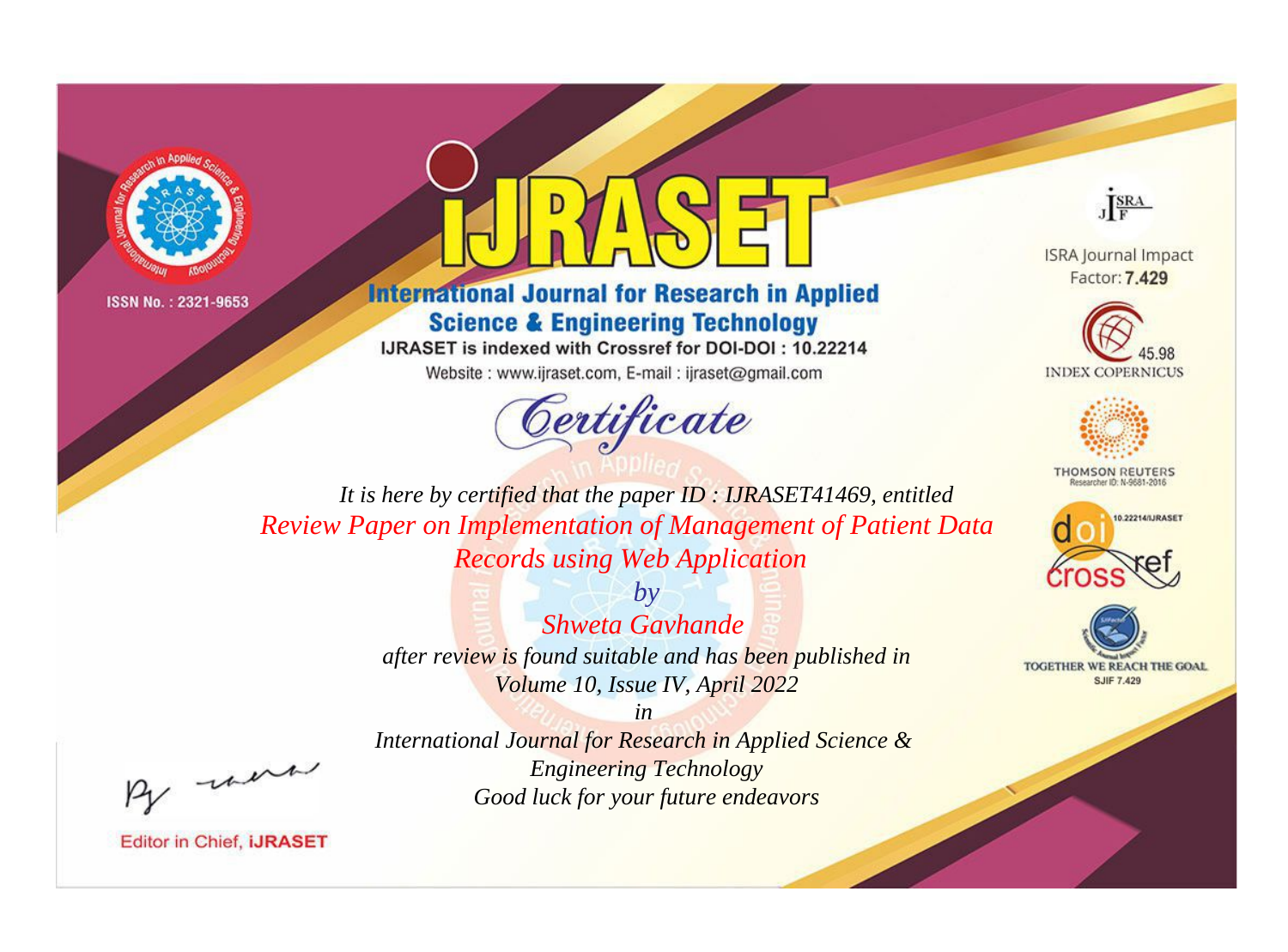



**International Journal for Research in Applied Science & Engineering Technology** 

IJRASET is indexed with Crossref for DOI-DOI: 10.22214

Website: www.ijraset.com, E-mail: ijraset@gmail.com





**ISRA Journal Impact** Factor: 7.429





**THOMSON REUTERS** 



TOGETHER WE REACH THE GOAL **SJIF 7.429** 

*It is here by certified that the paper ID : IJRASET41469, entitled Review Paper on Implementation of Management of Patient Data Records using Web Application*

> *by Roshani Kolhe after review is found suitable and has been published in Volume 10, Issue IV, April 2022*

, un

*International Journal for Research in Applied Science & Engineering Technology Good luck for your future endeavors*

*in*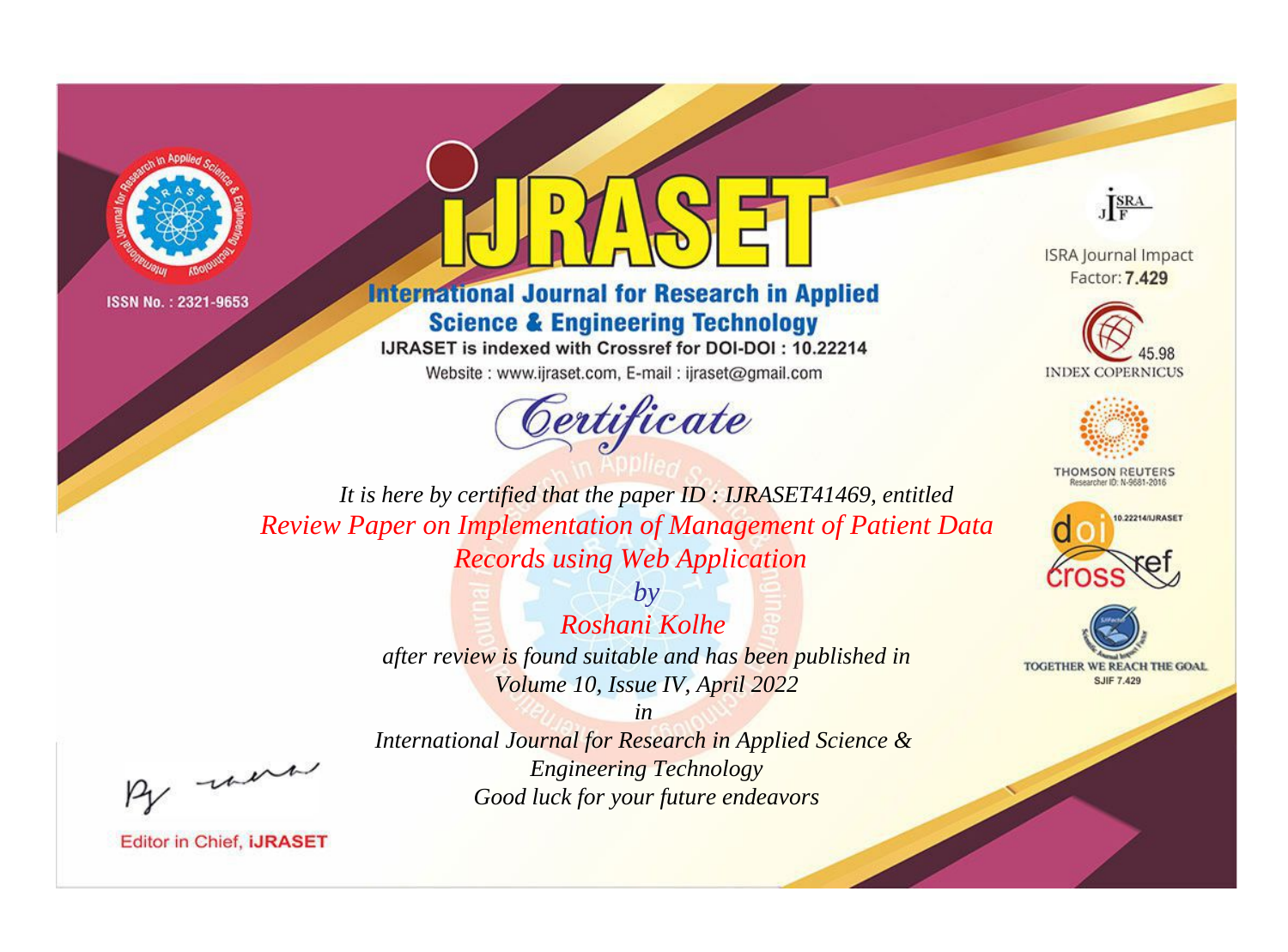



**International Journal for Research in Applied Science & Engineering Technology** 

IJRASET is indexed with Crossref for DOI-DOI: 10.22214

Website: www.ijraset.com, E-mail: ijraset@gmail.com





**ISRA Journal Impact** Factor: 7.429





**THOMSON REUTERS** 



TOGETHER WE REACH THE GOAL **SJIF 7.429** 

*It is here by certified that the paper ID : IJRASET41469, entitled Review Paper on Implementation of Management of Patient Data Records using Web Application*

> *by Dhanshri Ghugal after review is found suitable and has been published in Volume 10, Issue IV, April 2022*

> > *in*

*International Journal for Research in Applied Science & Engineering Technology Good luck for your future endeavors*

, un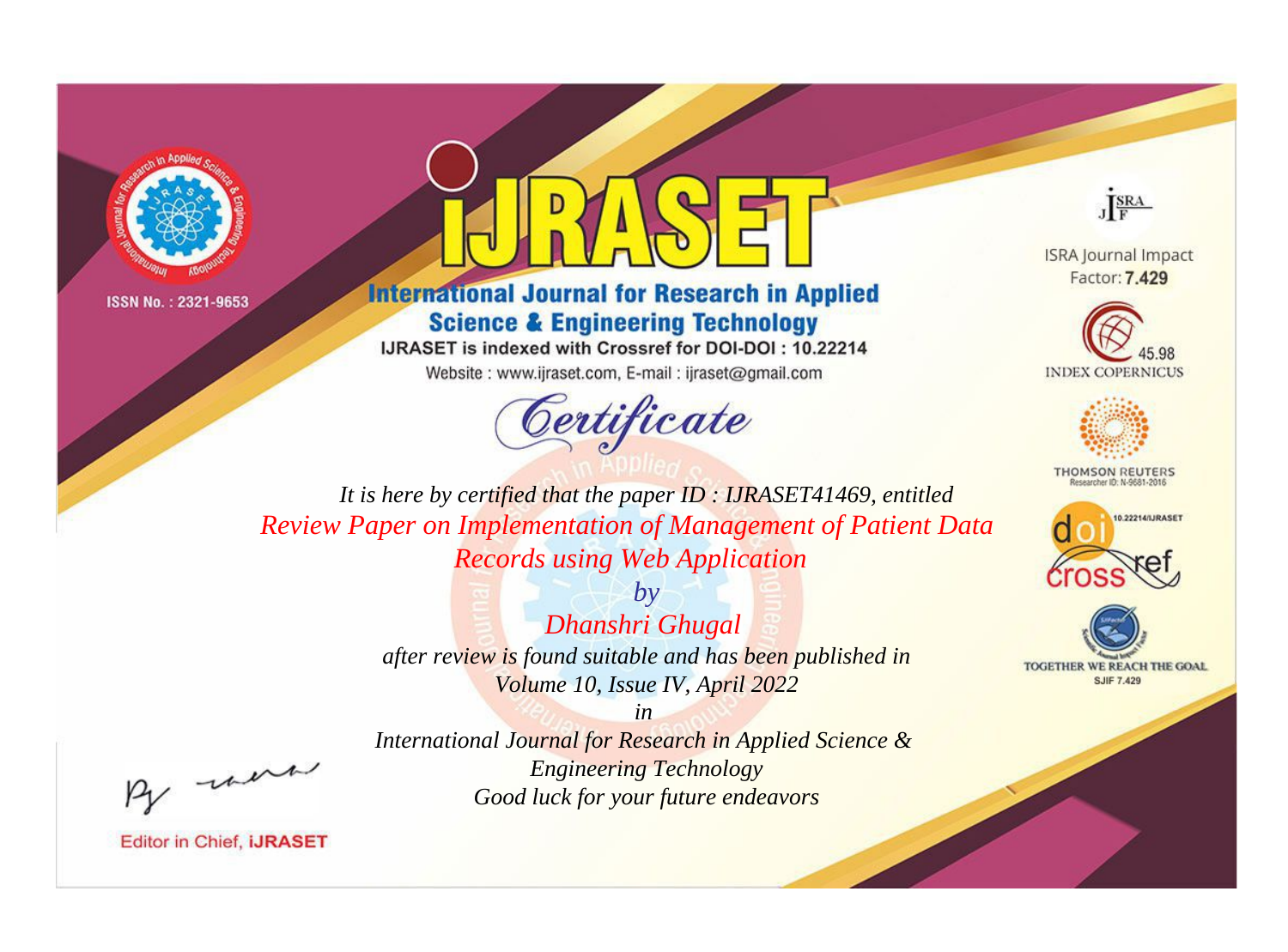



**International Journal for Research in Applied Science & Engineering Technology** 

IJRASET is indexed with Crossref for DOI-DOI: 10.22214

Website: www.ijraset.com, E-mail: ijraset@gmail.com





**ISRA Journal Impact** Factor: 7.429





**THOMSON REUTERS** 



TOGETHER WE REACH THE GOAL **SJIF 7.429** 

*It is here by certified that the paper ID : IJRASET41469, entitled Review Paper on Implementation of Management of Patient Data Records using Web Application*

> *by Rohini Bhondekar after review is found suitable and has been published in Volume 10, Issue IV, April 2022*

, un

*International Journal for Research in Applied Science & Engineering Technology Good luck for your future endeavors*

*in*